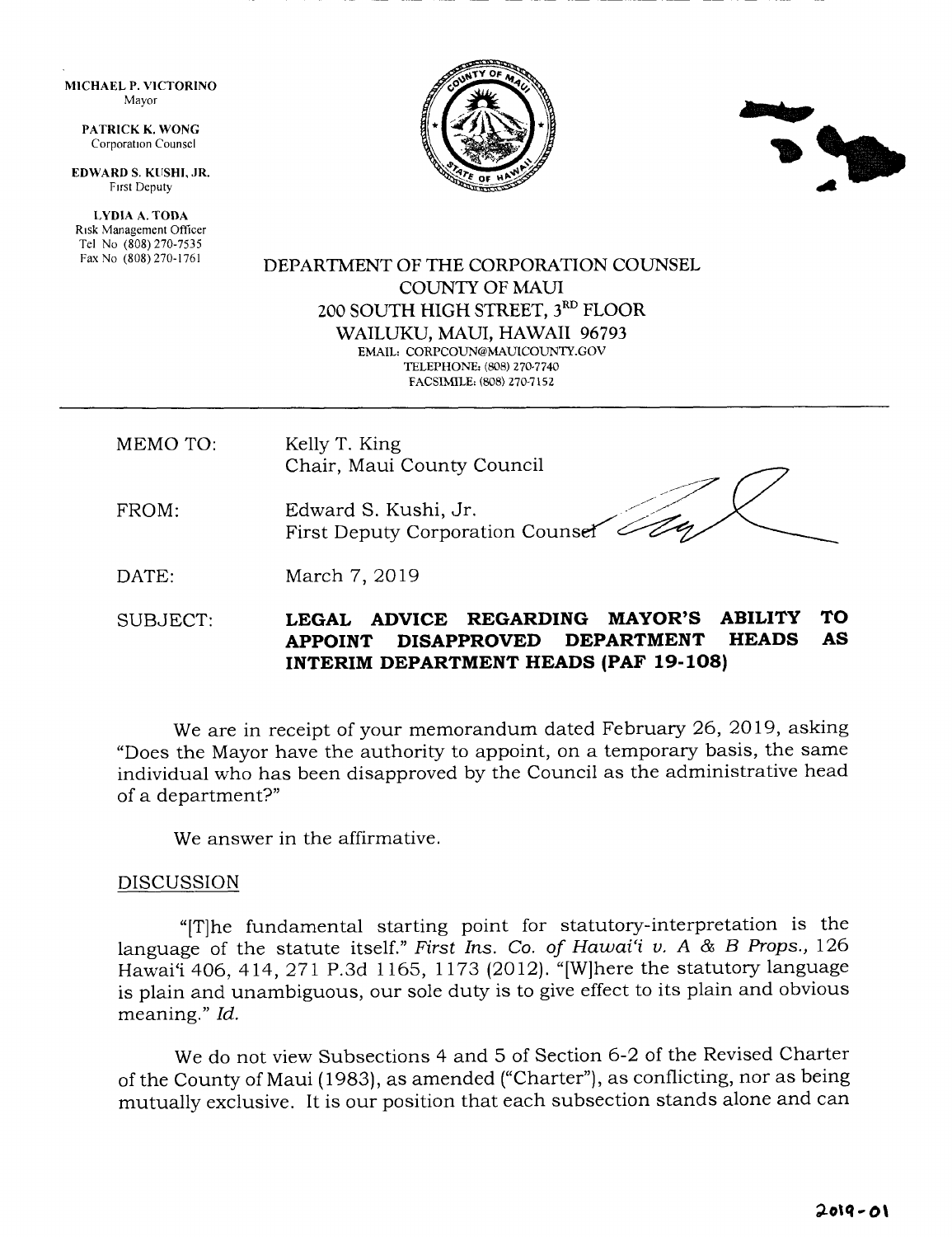be read in a way that neither renders the other meaningless. "Courts are bound to give effect to all parts of a statute, and ....no clause, sentence, or word shall be construed as superfluous, void or insignificant if a construction can be legitimately found which will give force to and preserve all words of the statute." Blair v. Harris, 98 Hawai'i 176, at pg. 179, citing Keliipuleole v. Wilson, 85 Hawai'i 217 (1997).

Section  $6-2(4)$  of the Charter provides that "The mayor has the authority to appoint, on a temporary basis, an administrative head of any department, provided that such department is one where the administrative head is appointed by the mayor." Within said section, there is no stated limitation nor restriction on this authority, therefore we believe this authorizes the Mayor to temporarily appoint anyone to be a "temporary" or "interim" administrative head of any department for any reason.<sup>1</sup>

In contrast, Section 6-2(5) specifically applies to the procedure of the Mayor's appointment and subsequent Council confirmation of department heads as full-time, permanent officers.2 Pursuant to the referenced procedure, until the nominated appointee is confirmed by the council, the nominated appointee shall be the "acting" director of his/her respective office.<sup>3</sup> In the event the council denies a nomination, the nominated appointee no longer is an "acting" director. Thereafter, the Mayor has 60 days within which to make a new "acting" appointment. There is no specific provision or language in Section 6-2(5) that prohibits or prevents the initial nominee, who had been denied confirmation by the council, from being subsequently appointed by the Mayor as a "temporary" or "interim" departmental director during the period from the Council's denial up to and including the Mayor's nomination of a new "acting" director.<sup>4</sup>

Your reference to Attorney Jeffrey Portnoy's August 8, 1991 letter to then Council Chair Howard Kihune commenting on the situation that occurred earlier that year, where newly-elected mayor Linda Lingle retained her council-rejected department heads as Acting Corporation Counsel and Acting Prosecuting Attorney, is misplaced and inappropriate. There were no relevant charter provisions with respect to "temporary" or "interim" vs. "acting" director appointments in 199L, as weil as no specific or specified time frames within which a mayor would be required to submit nominations to the council.<sup>5</sup>

<sup>&</sup>lt;sup>1</sup> If the incumbent department head is on an extended leave of absence, or in this case, if the position is not occupied. <sup>2</sup> "Permanent" to the extent of the Mayor's term. See Section 6-2(3), Charter.

<sup>&</sup>lt;sup>3</sup> "The appointee shall take office upon appointment by the mayor but shall not continue in office if the council denies the appointment," Section 6-2(5), Charter.

<sup>&</sup>lt;sup>4</sup> For purposes of this memo and analysis, we distinguish any department head appointed pursuant to Section  $6-2(4)$ as a "temporary" or "interim" director, and those appointed pursuant to Section 6-2(5) as "acting" directors.

 $<sup>5</sup>$  At that time in 1991, the entire Section 6-2 of the Charter read as follows:</sup>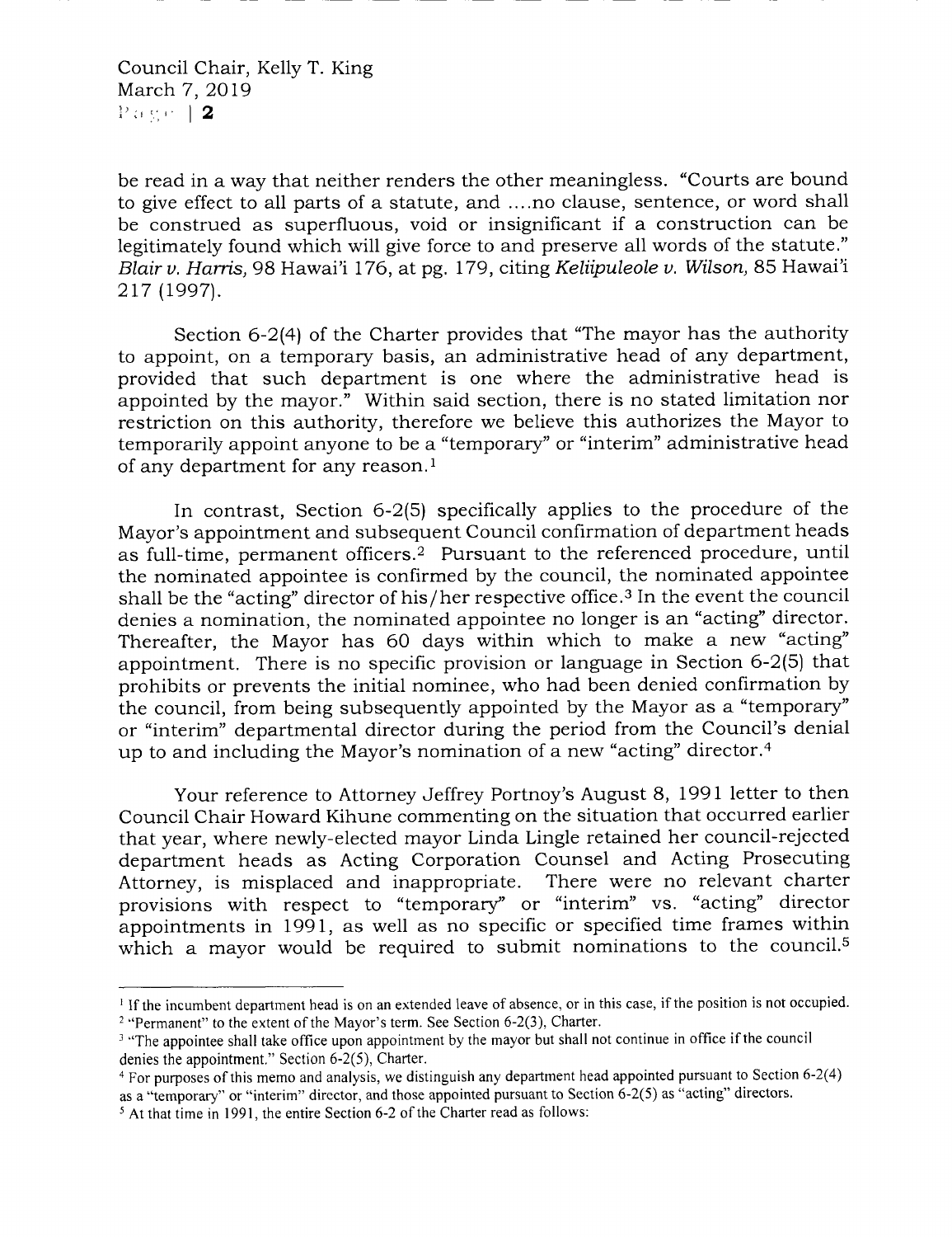Council Chair, Kelly T. King March 7, 2019  $P_{\text{2.2.4}}$  | 3

Likewise inappropriate is your reference to the case of Application of Thomas, 73 Hawai'i 223 (1992), as the Supreme Court in that case affirmed the dismissal of a petition filed in the Second Circuit Court for mootness.

Further, albeit instructive in the general sense, the comparison and reference to Section 26-34, HRS, and the case of Sierra Club v. Castle and Cooke Homes Hawaii, Inc., 132 Hawai'i 184 (2013), is also misplaced. There the Supreme Court reviewed the process and requirements for appointments and confirmations to State boards and commissions, not appointments or confirmations of County administrative department heads.

Lastly, we submit that your reference to the proceedings of the 1991-92 Charter Review Commission (the "Commission") requires further scrutiny.

As referenced in your February 26, 2019 request (at page 4), a committee of the Commission (Committee "A") did recommend, in its report and recommendations of April 30, 1992, under Article 6. Executive Branch regarding Section 6.2, that:

"Recommendation: The wording in 6.2.g be changed to provide (1) the Mayor with the authority to appoint acting department heads, who may or may not be appointed to become permanent department heads;  $(2)$ the council 60 days to confirm or reject an appointed department head; (3) that a rejected appointee cannot serve as acting or interim department head after being rejected: (4) the Mayor has 60 days to appoint another person after a rejection; (5) the Council has 60 days to act on the new appointee; etc.. These provisions are to apply to all department heads that are required to be approved by the council." (emphasis added)

However, in the Commission's final report dated August 13, 1992 (relevant sections of which is attached hereto as Attachment " 1") beginning at page 17, the Commission concluded that:

<sup>&</sup>quot;Section 6-2. Appointment and Removal of Officers and Employees.

<sup>1.</sup> The administrative head of a department may not appoint more than the staff for which appropriations have been made by the council.

<sup>2.</sup> No appointing authority shall appoint any person to any office or position exempted from civil service until satisfied by proper investigation that the person to be appointed is fully qualified by experience and ability to perform the duties of the office or position.

<sup>3.</sup> The term of office of any administrative head of a department who is appointed by the mayor, including the corporation counsel and the prosecuting attorney, shall end with the term of office of the mayor, except that any such administrative head may be earlier removed as provided for in this charter Such officers shall not hold over more than 60 days after their respective terms of office, and shall immediately vacate their respective offices at the end of the 60-day period or upon the appointment of a successor in accordance with this charter, whichever occurs first."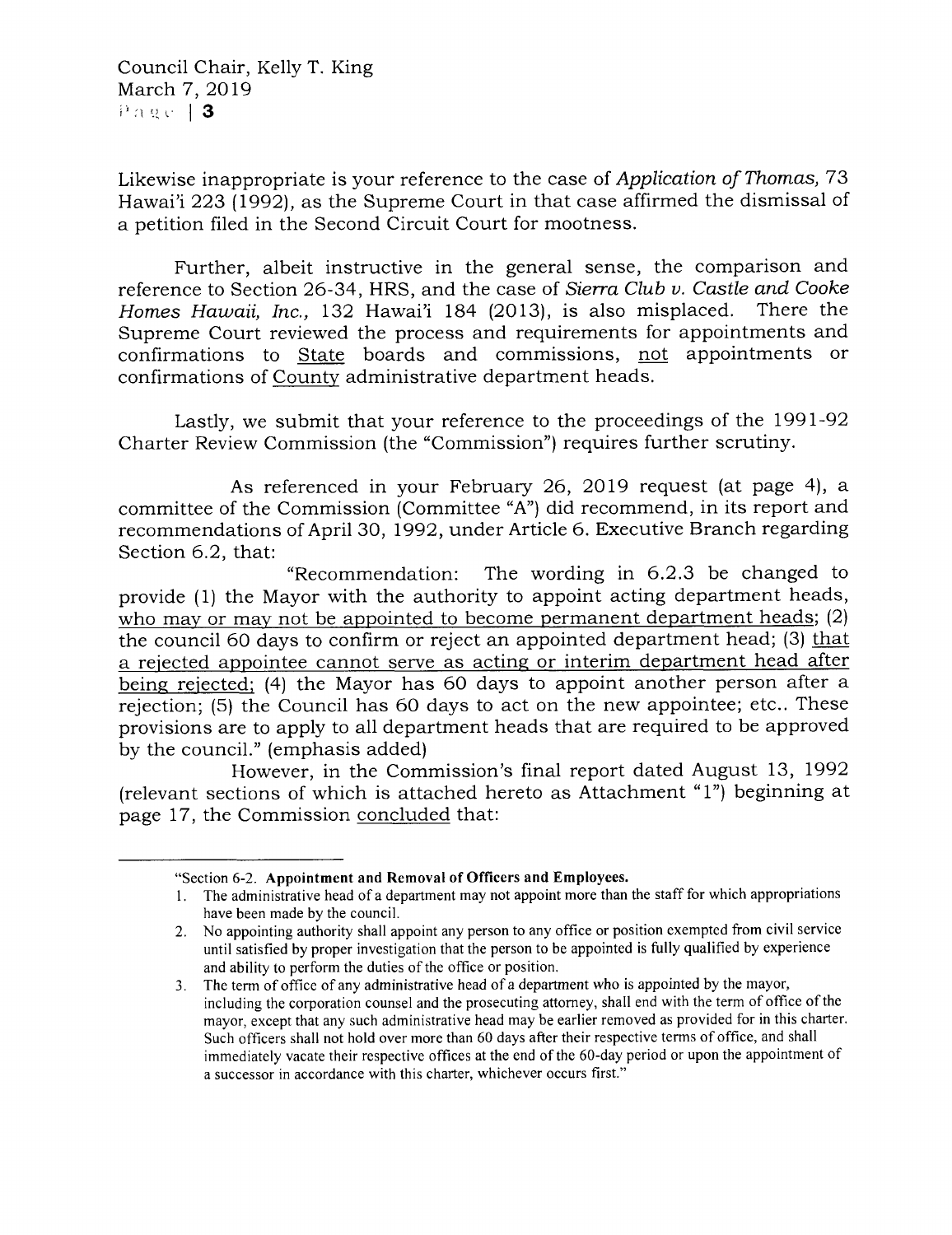Council Chair, Kelly T. King March 7, 2019 i' r: ,. <sup>14</sup>

"4. Status of Rejected Appointments: There is no provision in the charter addressing the scenario where an interim appointment has been rejected by the county council."6

Based on this conclusion, the report stated that the issues addressed by the Commission included:<br>"3. Whether to (1) a

Whether to (1) authorize rejected appointees to continue to serve after rejection; and (2) if allowed to continue to serve, whether to limit the period under which such rejected appointees can continue to serve or; (3) to prohibit such rejected appointees from continuing to servs."7

Accordingly, "after reviewing these issues, the commission deemed it appropriate to amend Section 6-2 of the charter to provide:

- 1. That the mayor may appoint acting department heads with full authority of the office temporarily held;
- 2. ...........................
- 3
- 4. ...........................
- 5. That any disapproved nominee shall not continue in the
- ::-:::::: :::111,r',3llnasis added) 6

Based on its report, the Commission published a "Digest of Proposed Questions Charter Commission Ballot" on or about September 18, 1992 (a copy of which is attached hereto as Attachment "2") which stated:

"4, APPOINTMENT AND APPROVAL OF CORPORATION COUNCL AND PROSECUTING ATTORNEY: Shall the mayor be granted the authority to make temporary appointments and shall the procedure for the appointment and approval of the prosecuting attorney and the corporation counsel be further defined to provide that:

- (1) The mayor has 60 days after taking office or the creation of a vacancy to make these appointments.
- (2) The council has 60 days to act on such appointments, and
- (3) Persons denied confirmation by the council shall not continue in these offices?
- (1) If adopted, this amendment will provide that Section 6-2 will be amended to provide that the procedures for appointments of the prosecuting attorney and the corporation counsel will be further amended on include the language listed above.

<sup>&</sup>lt;sup>6</sup> Commission Report, at page 18.

 $<sup>7</sup>$  Commission Report, at page 19.</sup>

<sup>&</sup>lt;sup>8</sup> Commission Report, at page 19.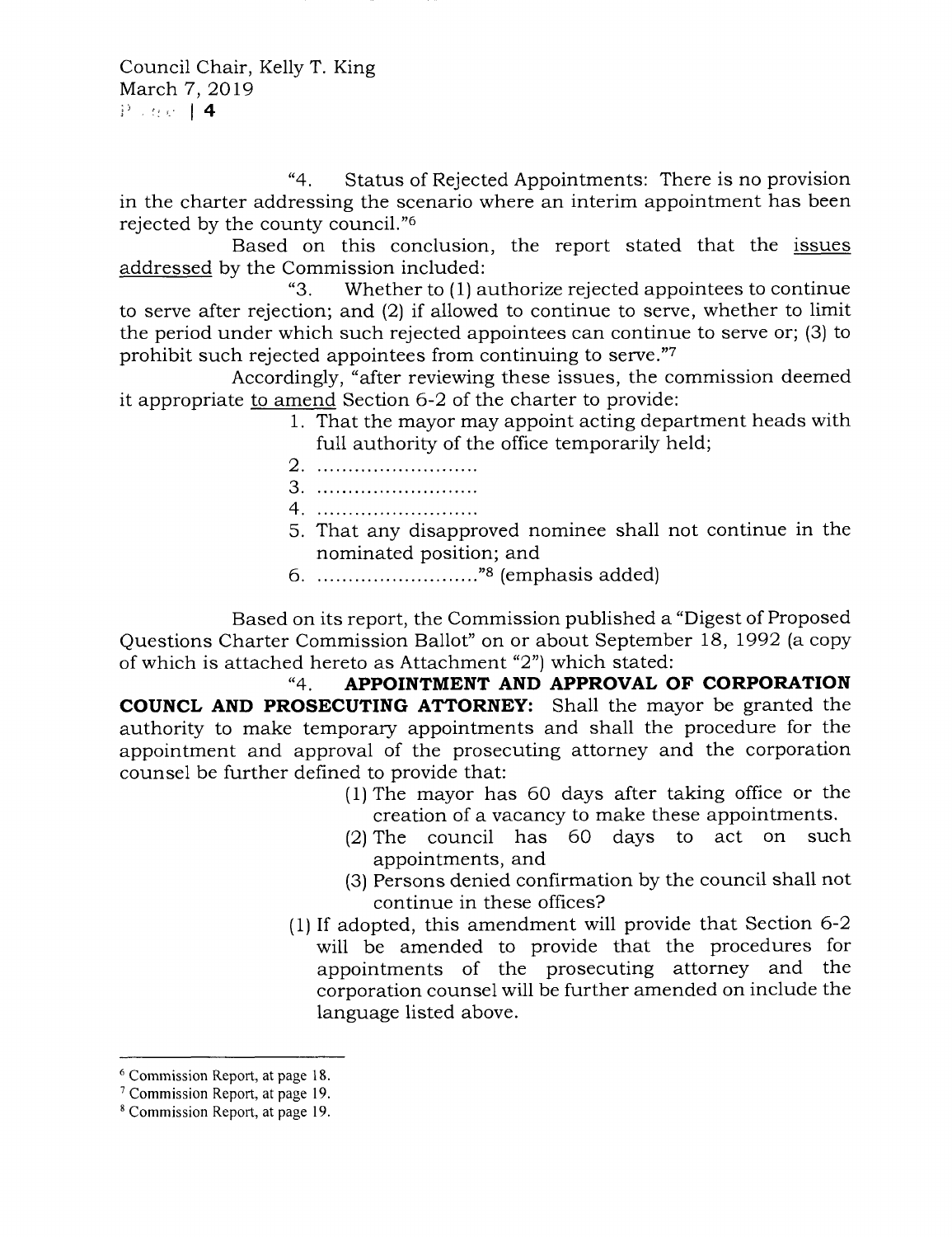Council Chair, Kelly T. King March 7, 2019 {' :t ,-".,. I <sup>5</sup>

> (2) lf adopted, this amendment will provide that Section 6-2.4 will provide that the mayor shall have the authority to appoint on a temporary basis as administrative head of any department."9

Based on the above, although the Commission did review and discuss the specific situation as to the status of a rejected nominee pursuant to Section 6-2(5), the language of the charter amendment itself did not expressly prevent nor prohibit said rejected nominee from being appointed as a temporary administrative head pursuant to Section 6-2(4). With respect to this specific issue/ scenario, we submit that what the Commission reviewed, deliberated, and recommended did not result in what was adopted by the voters. We further submit that a more appropriate and perhaps (in hind-site) precise wording for Section 6-2(4) would have been:

4. The mayor shail have the authority to appoint, on a temporary basis, an administrative head of any department, provided that such department is one where the administrative head is appointed by the mayor, provided further that any such person so appointed shall not have been previously rejected by the council for such department pursuant to Section 6-2(5).

Finally, we submit that any future charter commission review or proposals to amend Sections 6-2(4) and 6-2(5) should take into consideration that the fact that now eleven (11) directors are subject to council confirmation, as compared to the two (2) directors which were subject to council confirmation in 1991.

# CONCLUSION

Based on the foregoing discussion, we submit and conclude that the Mayor has the authority, pursuant to Section 6-2(4) of the Charter, to appoint, on <sup>a</sup> temporary basis, the same individual who has been disapproved by the Council as the administrative head of a department, in accordance with the process set forth in Section 6-2(5) of the Charter.

APPROVED FOR TRANSMITTAL

PATRICK K. WONG

Corporation Counsel 2019-0366 PAF 19-108 2019-03-07 memo to king

<sup>&</sup>lt;sup>9</sup> Digest, at page 1 and 2.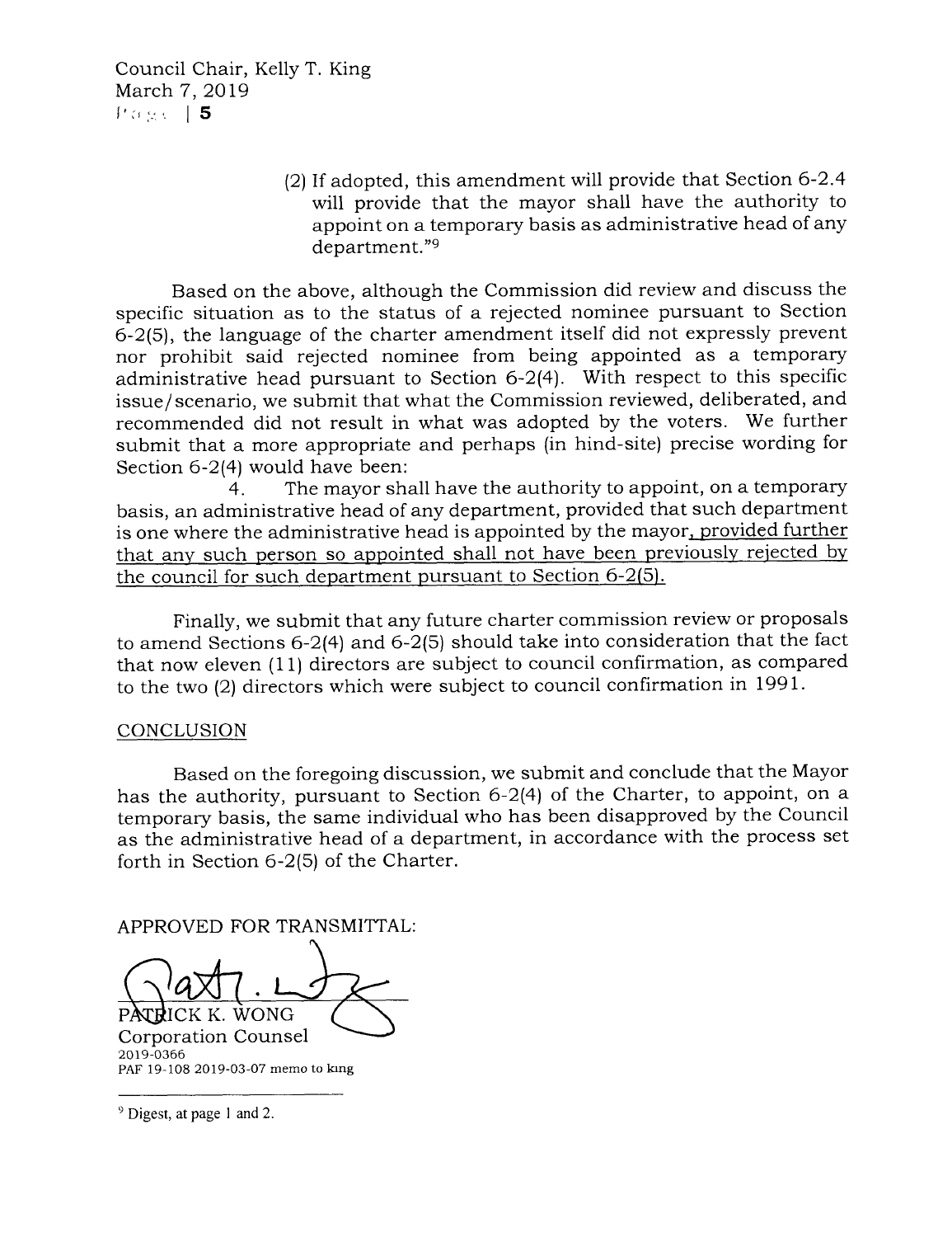**CHARTER COMMISSION REPORT**  $\hat{\mathbf{r}}$  $\ddot{\phantom{a}}$ 

 $\hat{\boldsymbol{\cdot}$ 

 $\frac{1}{2}$ 

画

 $\left\langle \mathbf{r}^{\mathrm{max}}\right\rangle$  $\mathbb{C}^{\mathbb{Z}_2}$ 

> gа), Ц.

 $\frac{1}{2}$ 

 $\blacksquare$ 

 $\begin{bmatrix} 1 & 1 \\ 1 & 1 \end{bmatrix}$ 

 $\overline{1}$ 

 $\mathcal{L}$ 

 $\ddot{\cdot}$ 

 $\overline{\phantom{a}}$  $\mathcal{E}^{\pm}$ 

 $\ddot{\phantom{0}}$ 

ATTACHMENT "1"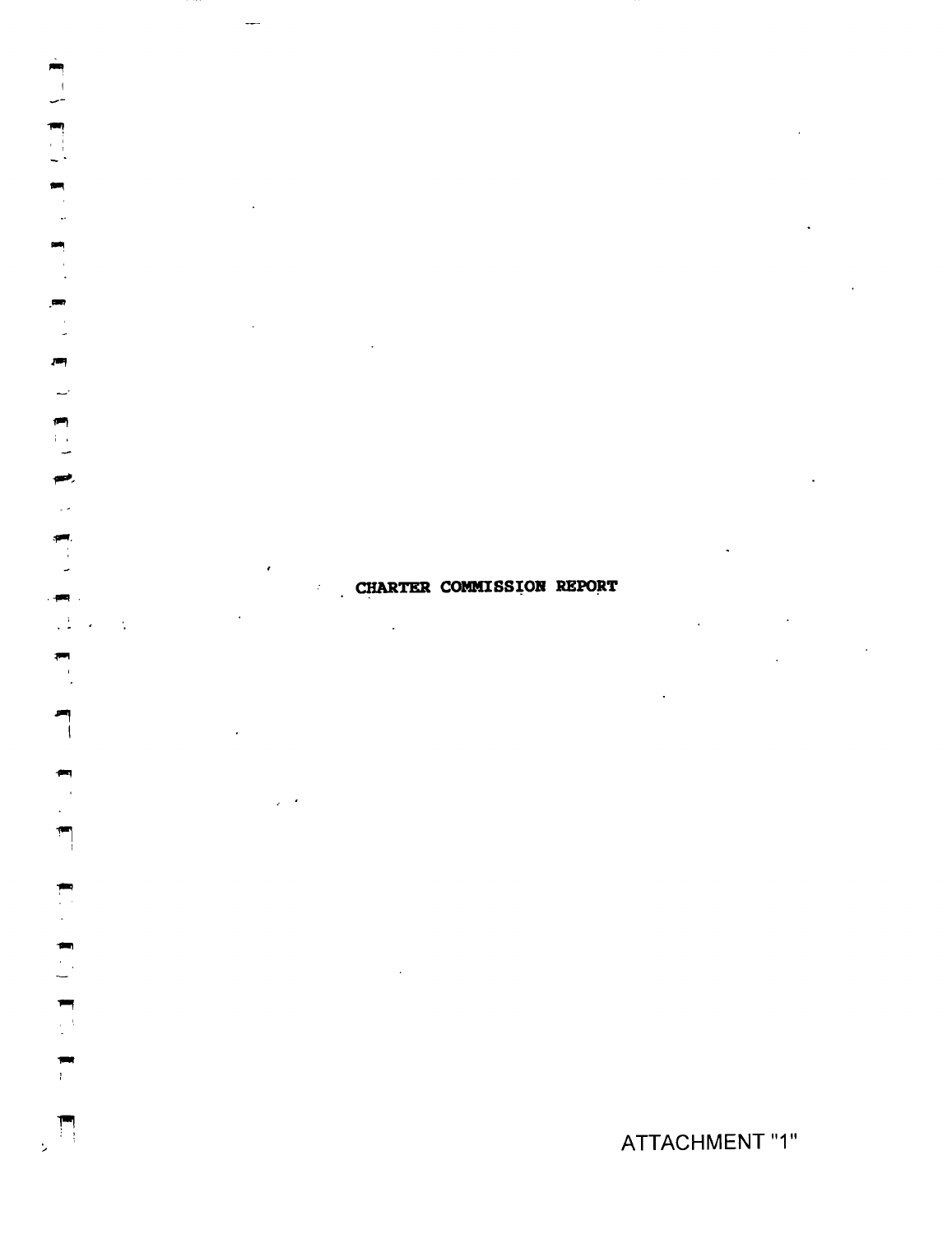# TABLE OF CONTENTS

e.

 $\blacksquare$ 

pang.

**REP** 

# **PAGE**

 $\bar{\mathcal{A}}$ 

| А.             |                                                                      | $\mathbf{I}$   |  |  |  |
|----------------|----------------------------------------------------------------------|----------------|--|--|--|
| В.             | $\bf{1}$                                                             |                |  |  |  |
| $\mathbf{C}$ . | 1                                                                    |                |  |  |  |
| D.             | COMMISSION'S RECORD                                                  | $\overline{2}$ |  |  |  |
| Е.             | CHARTER COMMISSION REPORT                                            | $\overline{2}$ |  |  |  |
| $\mathbf{F}$ . | RECOMMENDATIONS ON SUBSTANTIVE CHANGES<br>TO THE REVISED CHARTER     |                |  |  |  |
|                | 1.                                                                   |                |  |  |  |
|                | 2.                                                                   |                |  |  |  |
|                | OUALIFICATION OF COUNCIL MEMBERS  11<br>3.                           |                |  |  |  |
|                | SALARY COMMISSION  13<br>4.                                          |                |  |  |  |
|                | COUNCIL VOTING PROCEDURES  16<br>5.                                  |                |  |  |  |
|                | EXECUTIVE BRANCH  17<br>6.                                           |                |  |  |  |
|                | DEPARTMENT OF THE CORPORATION COUNSEL AND<br>7.                      |                |  |  |  |
|                | DIRECTOR OF FINANCE  25<br>8.                                        |                |  |  |  |
|                | 9.<br>DEPARTMENT OF PUBLIC WORKS<br>DEPARTMENT OF HUMAN CONCERNS  27 |                |  |  |  |
|                | BOARD OF VARIANCE AND APPEALS  29<br>10.                             |                |  |  |  |
|                | DEPARTMENT OF FIRE CONTROL  31<br>11.                                |                |  |  |  |
|                | RELATING TO PLANNING COMMISSIONS  32<br>12.                          |                |  |  |  |
|                | DEPARTMENT OF WATER SUPPLY  36<br>13.                                |                |  |  |  |
|                | DEPARTMENT OF POLICE  40<br>14.                                      |                |  |  |  |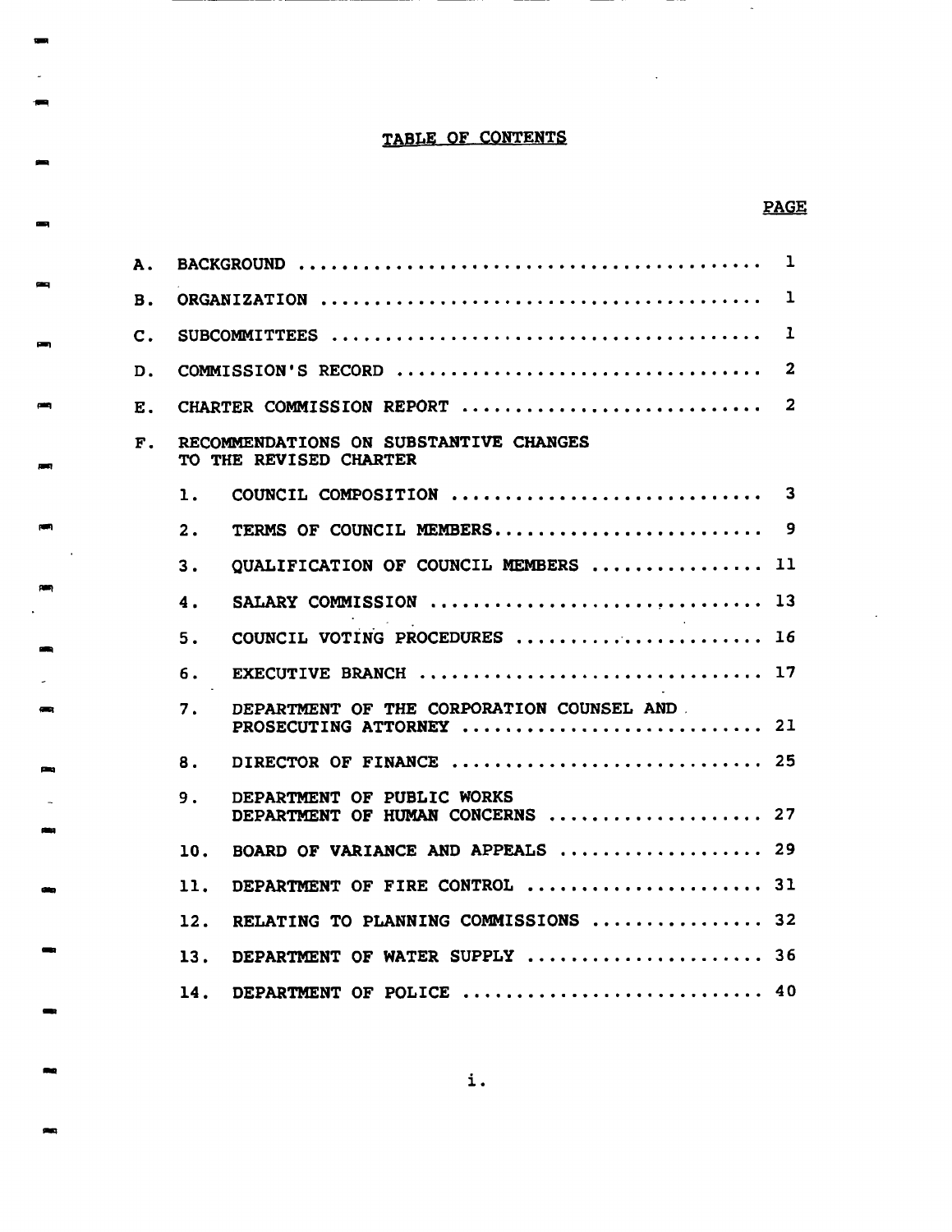| 15. FINANCIAL PROCEDURES  41 |  |
|------------------------------|--|
|                              |  |
|                              |  |
|                              |  |
| 19. CHARTER AMENDMENT  54    |  |

ä,

 $\blacksquare$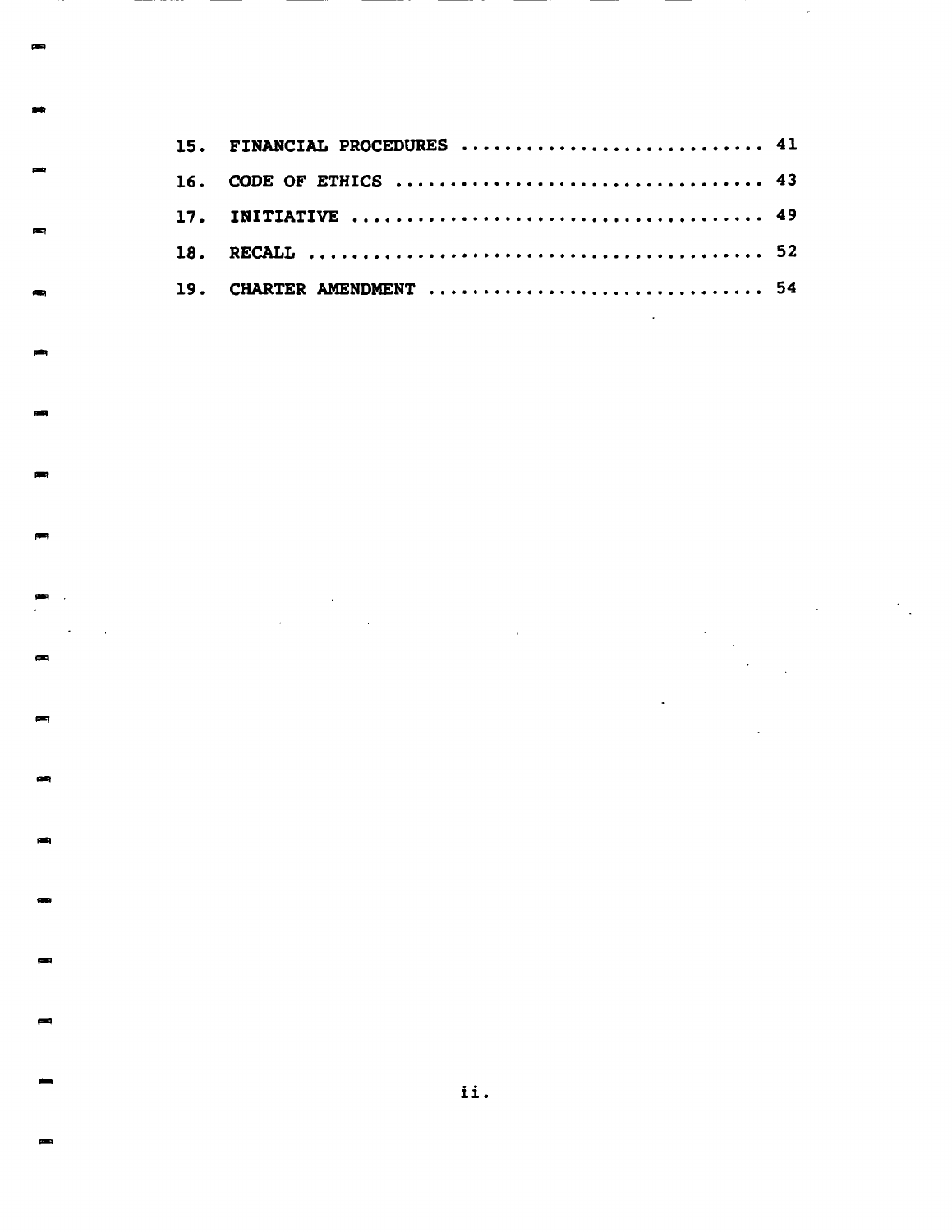#### <sup>199</sup>I-1992 CHARTER COMMISSION REPORT

### **BACKGROUND**

-

E

-r

-

tt

F-t

rral

r-l

EI

t-t

 $\approx$ 

r:t

-l

**FI** 

-

-t

tat

-t

I

The 1991-1992 Charter Commission was appointed by the Mayor on March 20, 1991. After appointment, commission members were confirmed by the Council. The Commission was comprised of eleven members. The appointed and confirmed members of the Commission were:

> James H. Cockett Sherrilee K. Dodson Dolores M. Fabrao (Lanai) Annette M. Mondoy (Molokai) Victor G. Reyes<br>Allan R. Sparks Anne M. Takabuki Jamie Woodburn Deborah K. Wright Lloyd Yonenaka

#### ORGANIZATION

The Commission's first meeting was held on the third day<br>of July, 1991 at which time Mr. Robert Nakasone was elected<br>chairperson and Ms. Sherrilee Dodson was elected vice chairperson. The Commission adopted organizational and procedural rules for the conduct of its business.

The Commission held seven public hearings after its initial organization in order to develop a record of public concerns with regard to the revised charter of the County of Maui. The initial phase of public hearings were held as follows:

| October 24, 1991  | South Maui (Kihei Elementary School) |
|-------------------|--------------------------------------|
| December 2, 1991  | Lanai                                |
| December 9, 1991  | Molokai                              |
| January 27, 1992  | Hana                                 |
| January 30, 1992  | Upcountry (Makawao)                  |
| February 6, 1992  | West Maui (Lahaina)                  |
| February 19, 1992 | Central Maui (Kahului)               |

#### **SUBCOMMITTEES**

The Commission formulated three subcommittees to evaluate<br>the input it had received on the charter and to investigate the<br>need for changes to various sections of the revised charter. The need for changes to various sections of the revised charter. need for changes to various sections of the revised charter. The<br>subcommittees included a Legislative and Executive Branch subcommittees included a hegislative and Executive Branch subcommittee (Article 8 of the charter) and a Finance and General Provisions subcommittee (Articles 9-15 of the charter).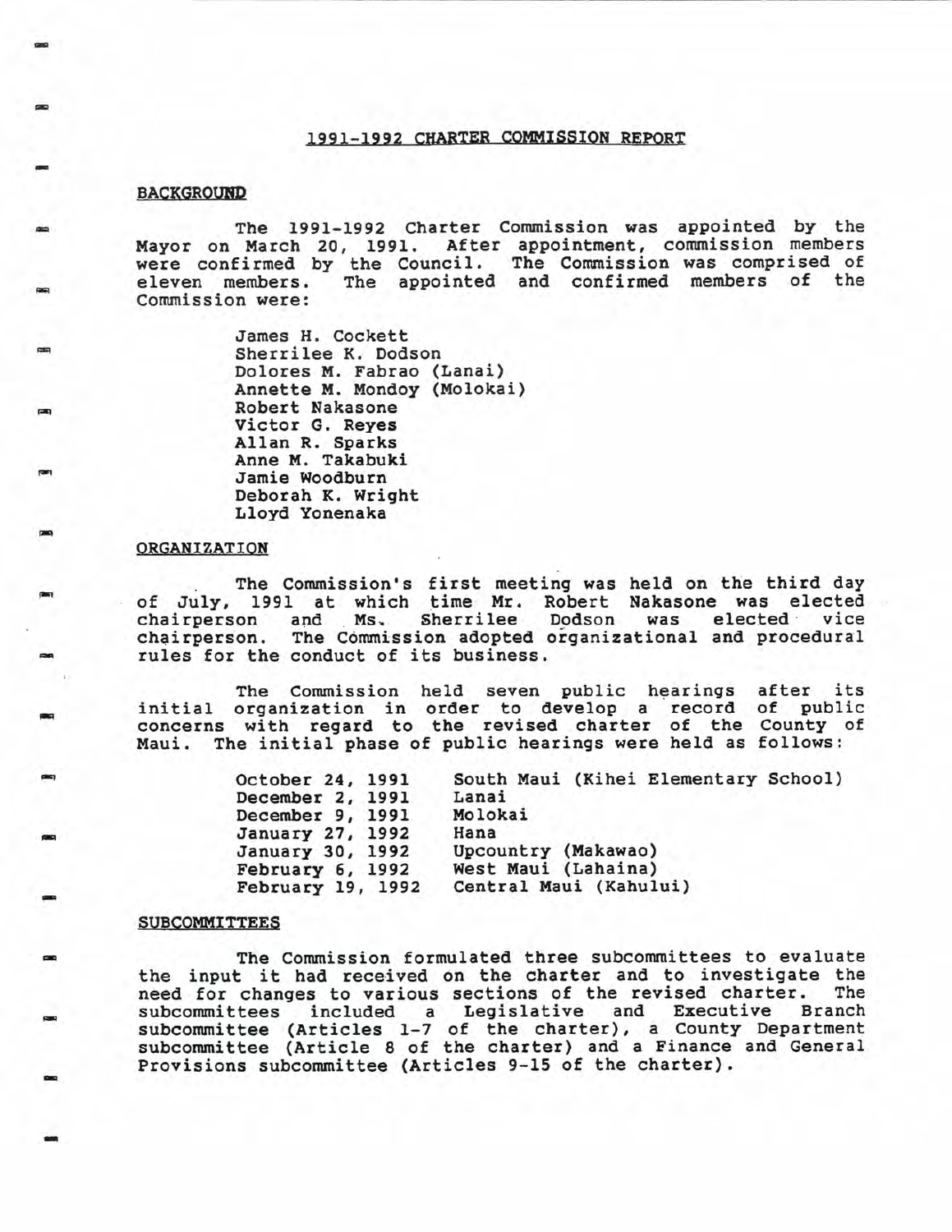Each subcommittee drafted a report summarizing its recommendations for changes to various sections of the charter under its mandate. The subcommittees presented their recommendations to the full Commission for vote. The recommendations that received a majority affirmative vote from the Commission were then compiled into a draft report in order to obtain further input from the executive and legislative branches of the county government, as well as from governmental agencies and from the public.

The Commission held six additional public hearings in order to obtain further input on the recommendations from the of the contract the conduction of the common the contract of the draft report. This second phase of public hearings was held as<br>follows:

| June 16, 1992<br>June 18, 1992<br>June 23, 1992 | June 25, 1992 | South Maui (Kihei)<br>Upcountry Maui (Pukalani)<br>West Maui (Lahaina)<br>Skybridge at Maui Community College<br>in Kahului with Lanai and Molokai |
|-------------------------------------------------|---------------|----------------------------------------------------------------------------------------------------------------------------------------------------|
| June 30, 1992                                   | June 25, 1992 | Hana<br>Central Maui (Wailuku)                                                                                                                     |

After the second phase of public hearings the Commission took additional public testimony concerning its draft report.

The draft recommendations were then brought to the full Commission for final vote on August 3, L992

#### COMMISSION'S RECORD

F

,El

rtt

-

I

E

-l

EI

ilt

a

-

-t

EI

E

-t

i.

E

-

The Commission's record is on file with the County<br>Clerk. It is comprised of the minutes of 54 meetings, the<br>testimony from 13 public hearings, the subcommittee reports, the draft report and the correspondence to and from the Commission.

#### CHARTER COMMISSION REPORT

The report that follows presents the proposed amendment<br>of the revised charter of the County of Maui resulting from the<br>deliberations of the 1991-1992 Charter Commission pursuant to Article 14, Section 14-3 of the revised charter of the County of Maui.

-2-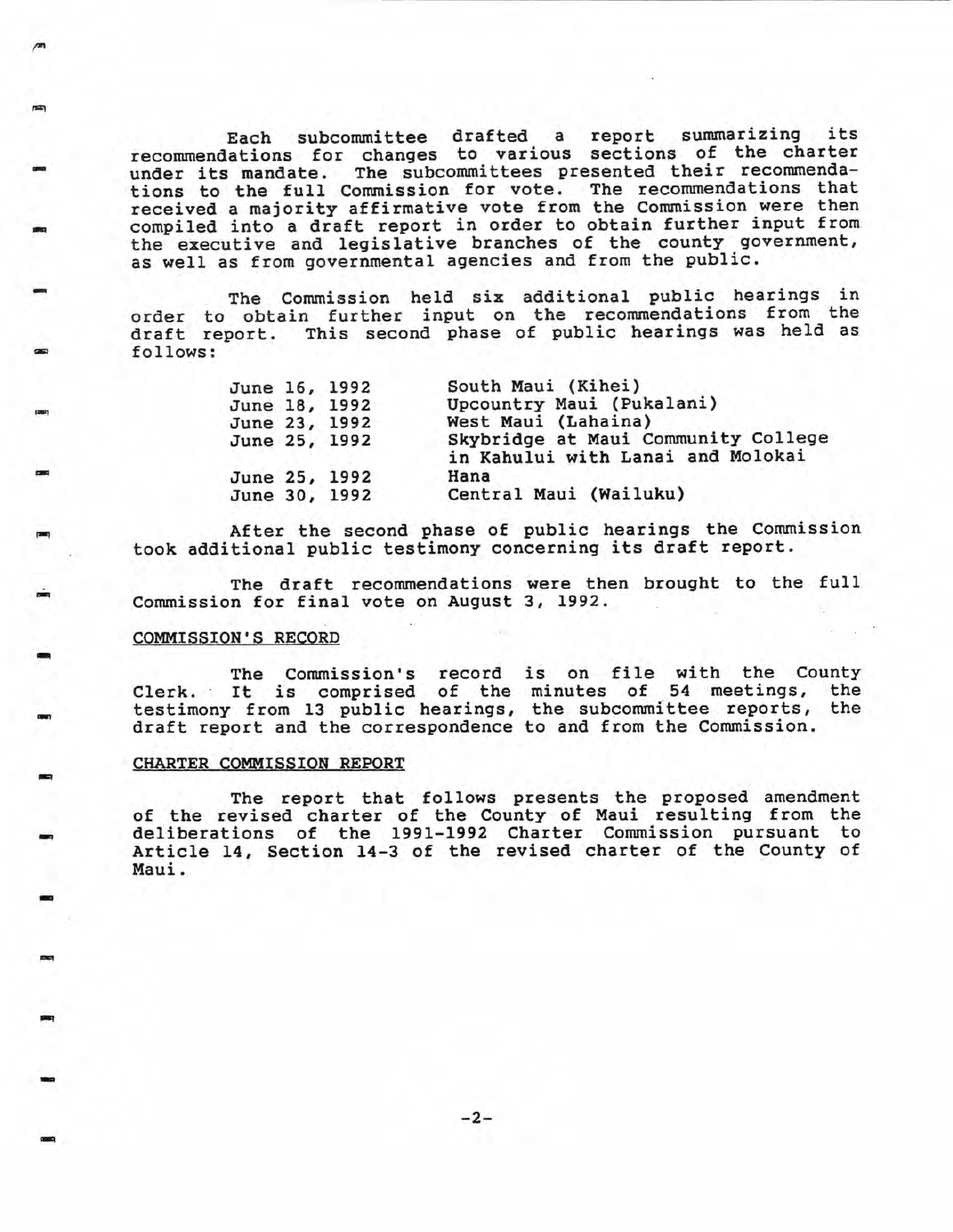282LD

**.** 

\*

I

A

i.

-

-t

-

-l

-

at

trt

.tt

-

ti and die stad of the context of the context of the context of the context of the context of the context of the context of the context of the context of the context of the context of the context of the context of the cont

rrll

aa

A

-a

#### ARTICLE 6. SECTION 6-2.3

#### 6. **EXECUTIVE BRANCH**

Questions have arisen concerning the situation where the corporation counsel and/ot prosecuting attorney have been appointed by the mayor but not confirmed by the council. Under this scenario, issues have been raised as to (a) whether the appointee has fuI1 authority of his or her office in the interim, that is, before council confirmation, and (b) whether such authority continues after council rejection and before the appointment of a replacement.

These issues have raised questions as to the validity of the actions of the appointees during the interim period.

The charter of the County of Maui is silent on the issues and provides little guidance with regard to such interim appointments

The charter commission has been asked to address these questions and to propose a charter amendment(s)' to resolve the issues.

The objective of such amendments would be (a) to facilitate the appointment process; (b) to ensure that the mayor and council has ample opportunity to consider each appointment and to act accordingly; and (c) at the same time, to avoid disruption in the provision of county legal services during transitional periods.

The charter commission has concluded that:

-L7-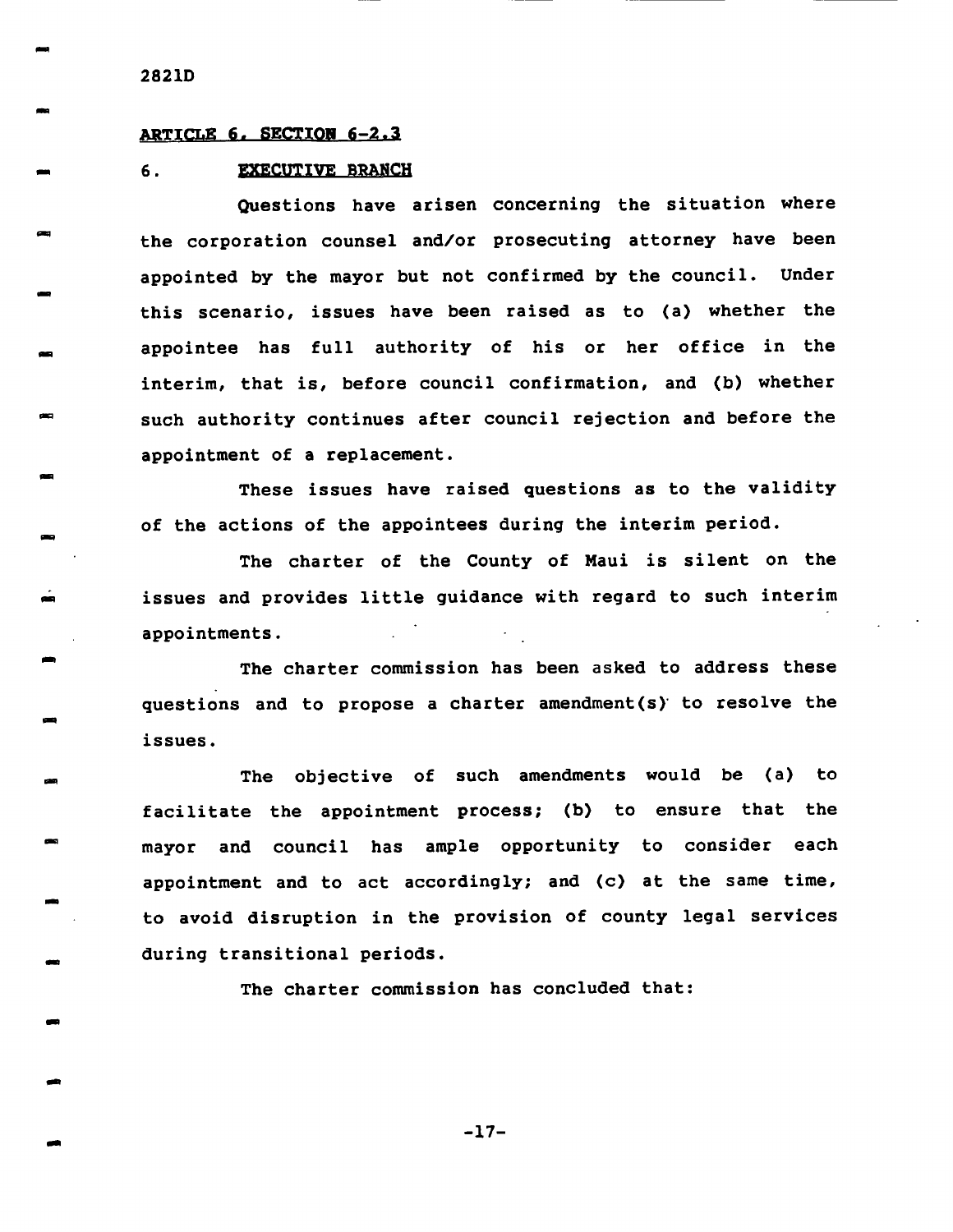282LD

-t

E

 $\blacksquare$ 

t-l

-

i-l

 $\blacksquare$ 

asl

-l

EI

EI

Et

-l

an

-

ta

-l

T

1. Specific Authority For Interim Appointments: There is no specific authority stated in the charter for the interim appointment of the corporation counsel or prosecuting attorney.

2. Time For Mayor to Act: There is no "time requirements' under which the Mayor nust submit appointments for corporation counsel and prosecuting attorney to the council for confirmation after a vacancy exists.

3. Time Requirements on Council Action: There is no 'time requirements' under which the council must aPProve or reject the mayor's interim appointment of corporation counsel or prosecuting attorneY.

4. Status of Rejected Appointments: There is no provision in the charter addressing the scenario where an interim appointment has been rejected by the county Council.'

Consequently, the issues addressed by the charter commission included:

1. whether to provide to the mayor the specific authority to make interim appointments;

2. whether to create a time requirement on the mayor to submit such appointments to the council and a time requlrement on the council to consider and act upon such appointments, including a default provision, that is, <sup>a</sup> provision identifying the ramifications if the mayor fails to submit within the time requirements and/or the council fails to act within the time requirements;

-18-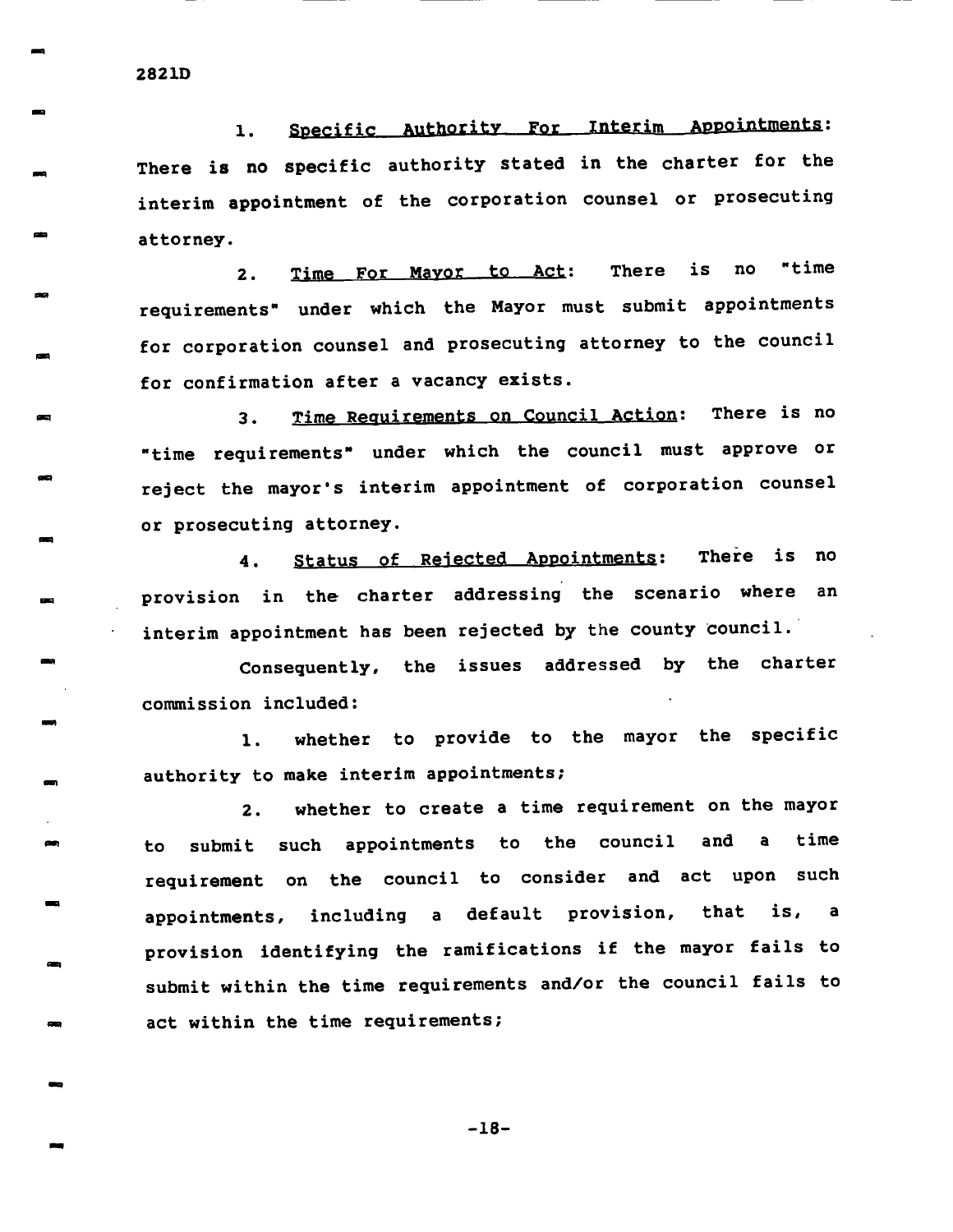3. whether to (1) authorize rejected appointees to continue to serve after rejection; and (2) if allowed to continue to serve, whether to limit the period under which such rejected appointees can continue to serve or; (3) to prohibit such rejected appointees from continuing to serve.

After reviewing these issues, the commission deemed it appropriate to amend Section 6-2 oE the charter to provide:

1. that the mayor may appoint acting department heads with full authority of the office temporarily held;

2, that the mayor be obligated to submit the nominees for corporation counsel and a prosecuting attorney within 60 days of the mayor taking office or within 60 days of the creation of a vacancy in those offices;

3. that the council should act to approve or disapprove a nominee within 60 days of the mayor's submittal of the nomination;

.4. that if the nominee is disapproved, that the mayor must submit the name of the new nominee to the council within 60 days of the disapproval, and the council shall act to approve or disapprove within 60 days oE the submittal with the name of the nominee;

5. that any disapproved nominee shall not continue in the nominated position; and

5. that if the council does not act within 60 days, the nominee shall be deemed approved.

282LD

tEt

E-t

E

E

**.** 

-t

il

rst

tEt

r-

-

-

FI

FE

-1

E

.E

E

-t

-19-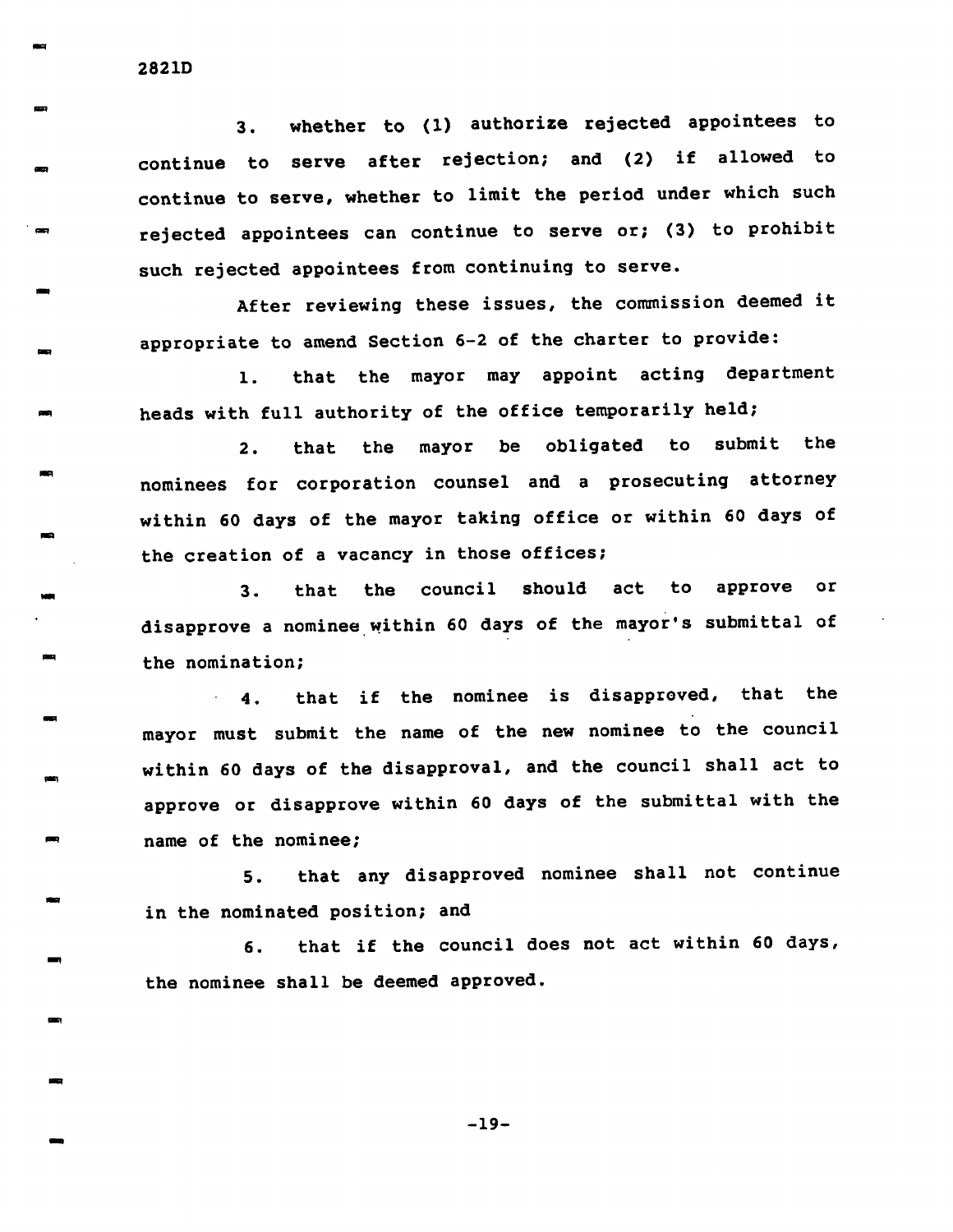The commission believes that with the approval of the proposed amendment, the ambiguities contained in the existing charter will be addressed and that the rights and obligations of the executive and legislative branches of government be better defined and the validity of the actions of appointees during interim periods will have been resolved.

The proposed amendment would add two new subsections to Article 6, Section 6-2 of the charter, as follows:

## AMENDED SECTION

# Section 6-2. Appointment and Removal of Officers and Employees.

The mayor shall have the authority to 4. temporary basis, an  $\mathbf{a}$ appoint, on department, head 0f any administrative provided that such department is one where the administrative head is appointed by the mayor.

Within 60 days of taking office, or 5. within 60 days after a vacancy is created, mayor shall appoint the corporation the with prosecuting attorney counsel and written notice of the appointment to the The council shall confirm or deny council. confirmation within 60 days after the receiving notice of the appointment by the mayor. If the council does not act within the 60-day period, the appointment shall be The corporation deemed to be confirmed. counsel and prosecuting attorney shall take but shall not office upon appointment continue in office if the council denies If the appointment is not confirmation. confirmed by the council, the mayor shall make a new appointment within 60 days of the council's denial, and the council shall after deny within days 60 confirm or receiving notice of the new appointment by the mayor. If council does not act within the 60-day period, the appointment shall be deemed to be confirmed.

æq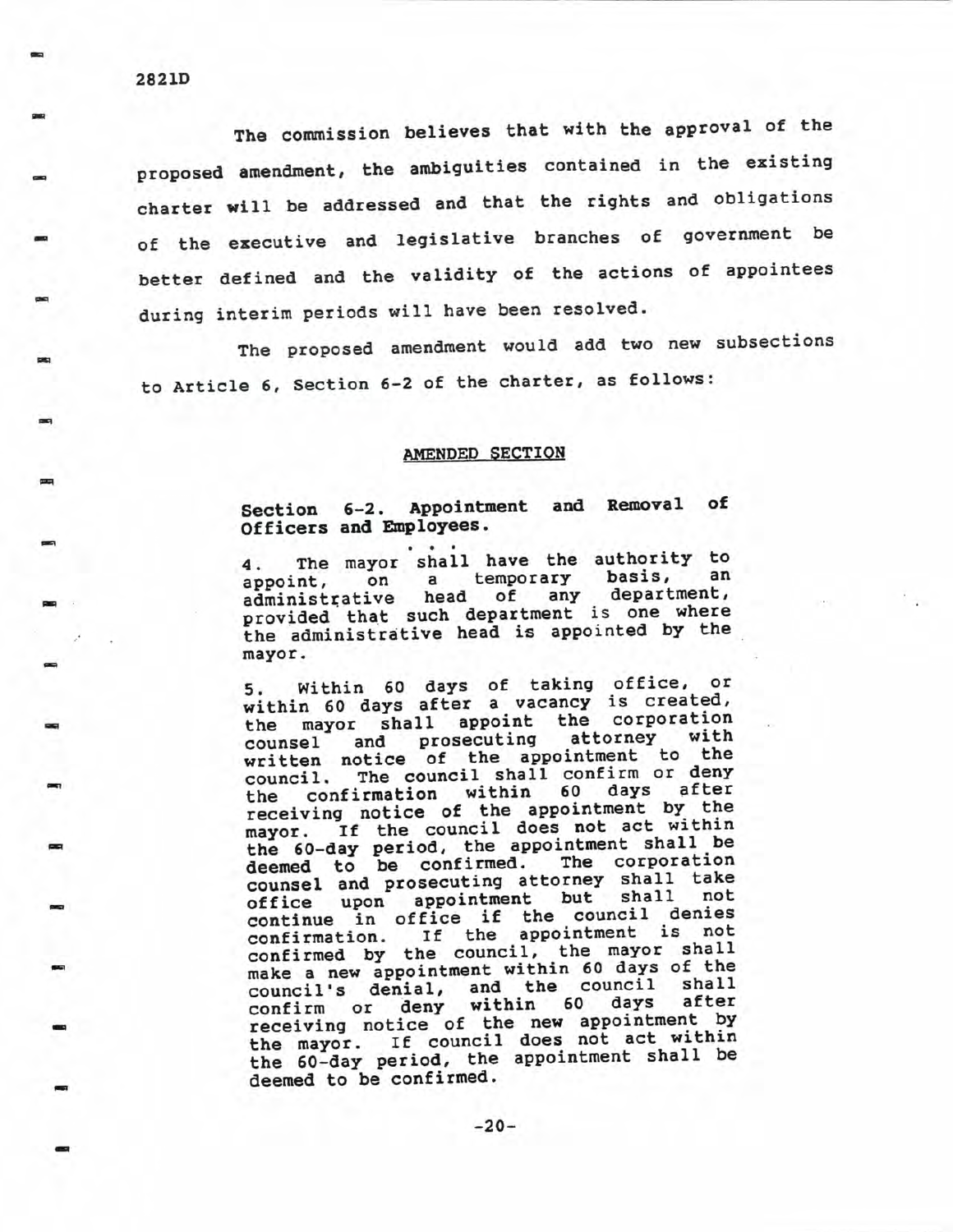## **DIGEST**

# OF PROPOSED QUESTIONS **CHARTER COMMISSION BALLOT**

Pursuant to Section 14-3 of the Maui County Charter, the following is a brief digest of the proposed Charter amendments which will appear on the November 3, 1992 general election ballot, and an explanation of the changes which will occur if the amendments are passed by the voters. Copies of the amendments are available at the office of the county clerk.

- Shall all nine Maui County council members **COUNCIL COMPOSITION:** 1. be elected by all the voters of the county with the requirement that there be one.
	- resident elected from each of the nine residency areas as follows:
- $\ddot{\cdot}$ Kahului

Ŀ.

Y

 $\mathbf{r}$ 

- Wailuku-Waihee-Waikapu  $\sim$  .
- Ý **West Maui**
- South Maui (Kihei-Makena-Maalaca)
- · Upcountry (Pukalani-Kula-Ulupalakua) I.
- Makawao-Paia-Haiku
	- East Maui (Hana-Keanae-Kailua)
	- Molokai
		- Lanai

If adopted, this amendment would provide that Section 3-1 would be amended to provide that of the nine council members, one shall be a resident of each of the proposed residency areas above.

- COUNTY COUNCIL (TERM, RESIDENCY, VOTING): Shall the charter provisions concerning the county council members be changed:
	- (1) to prohibit council members from serving more than five consecutive two year terms,
	- (2) to require a ninety day (90) residency in the county prior to filing nomination papers and in the candidate's residency area at the time of filing nomination papers, and
	- (3) to authorize that voting on matters before the council be pursuant to council rules and to require a roll call vote when requested by any council member.

(1) If adopted, this amendment will provide that Section 3-2 will be amended to provide that the council members shall not serve more than five consecutive two year terms.

(2) If adopted, this amendment will provide that Section 3-3 will provide to be eligible for the office of council member, a person must be a resident of the County for at least 90 days prior to filing of nomination papers and a resident of the residency area from which the person seeks to be elected at the time of filing.

(3) If adopted, this amendment will provide that Section 3-6.4 will provide that all<br>
"voting on motions by the council should be in accordance with Council Rules, except "that a roll call vote may be taken if one member of the council requests a roll call vote.

LANAI PLANNING COMMISSION: Shall a separate planning commission <u> $\cdot$ з.</u> be established for the island of Lanai?

(Article 8, Sections 8-8.1 and 8-8.4)

APPOINTMENT AND APPROVAL OF CORPORATION COUNSEL 4.

AND PROSECUTING ATTORNEY: Shall the mayor be granted the author-

- $\mathbf{C}^{\mathbf{C}}$ ity to make temporary appointments and shall the procedure for the appoint- $\mathcal{G}^{\mathcal{G}}$  . ment and approval of the prosecuting attorney and the corporation counsel be
	- further defined to provide that: (1) the mayor has 60 days after taking office or the creation of a vacancy to make these appointments,
		- the council has 60 days to act on such appointments, and
		- persons denied confirmation by the council shall not continue in these  $(3)$ offices?

(1) If adopted, this amendment will provide that Section 6-2 will be amended to provide that the procedures for appointments of the prosecuting attorney and the corpo-'ration counsel will be further amended to include the language listed above.

- - **ATTACHMENT "2"**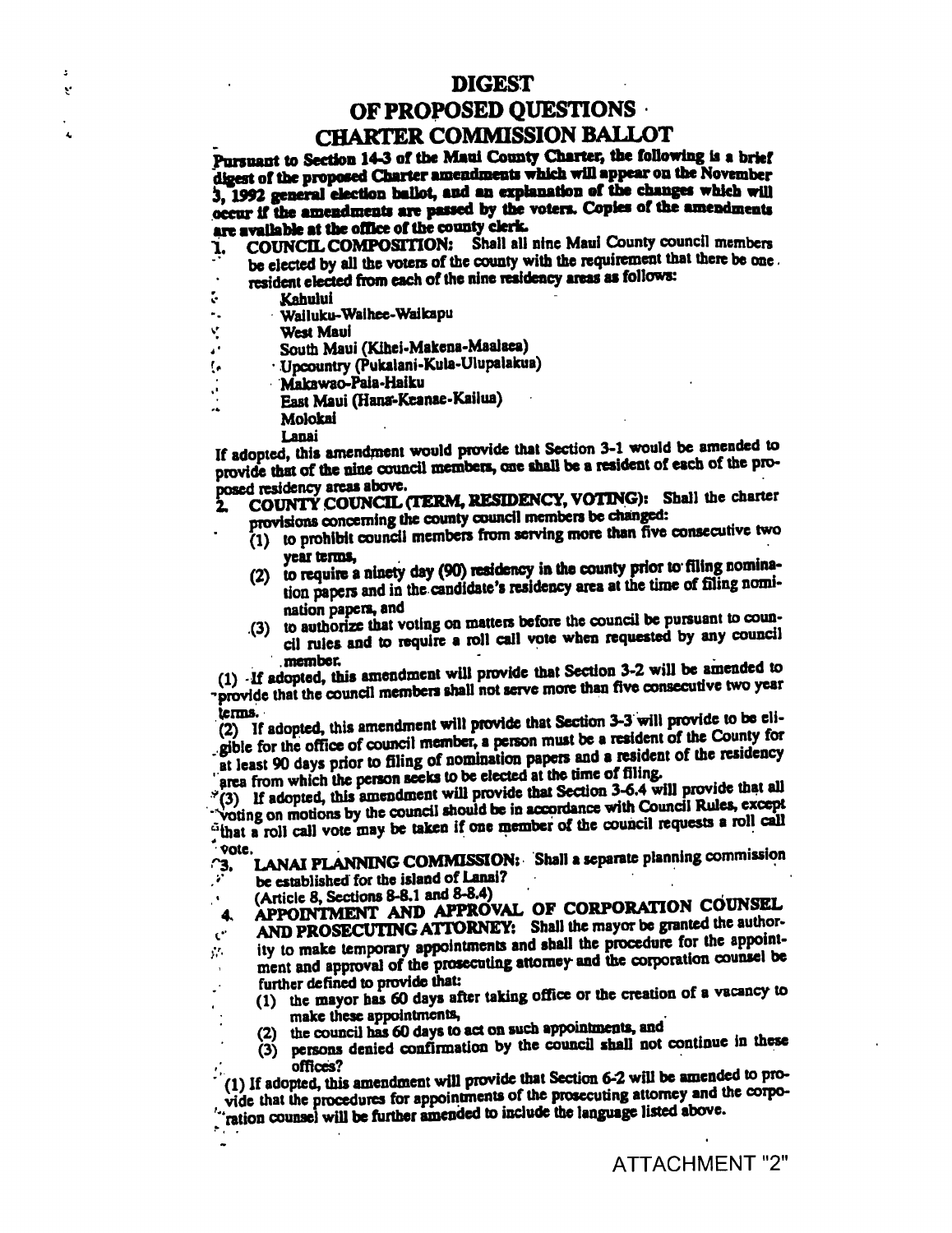(2) If adopted, this amendment will provide that Section 6-2.4 will provide that the mayor shall have the authority to appoint on a temporary basis an administrative head of any department.

- CODE OF ETHICS: Shall the code of ethics be changed:
	- (1) to clarify which boards and commissions must file financial disclosure statements.
		- (2) to clarify the prohibitions on county employees and officers in representing private interests before county agencies, and
		- (3) to authorize that advisory opinions be issued 45 days after filing?

(1) If adopted, this amendment will provide that Section 10-3 will be amended to provide that members of any board or commission established by the Charter shall the financial disclosure statements with the Board of Ethics.

(2) If adopted, this amendment will provide that Section 10-4 will be amended to prohibit officers and full-time employees of the county from appearing on behalf or representing private interest before any county agency and also provides that the council by ordinance may prescribe further standards, conditions, and guidelines concerning the representation of private interest before county agencies.

(3) If adopted, this amendment will provide that Section 10-2 will be amended to provide that the Board of Ethics shall issue advisory opinions within 45 days of filing of a request for an advisory opinion.

- BOARD OF VARIANCES AND APPEALS: Shall the authority of the
- board of variances and appeals to grant variances from the general plan be deleted?

If adopted, this amendment will provide that Section 8-5.4 be amended to delete the ability of the Board of Variances and Appeals to hear applications for variances from the general plan.

SALARY COMMISSION: Shall the salary commission establish the salaries 7.

of the directors and deputy directors of all county departments, including the Department of Water Supply?

If adopted, this amendment will provide that Section 8-16.1 will move the Salary Commission from Article 3 to Chapter 16 of Article 8 and provide that the Salary Commission shall set the salaries for all directors and deputy directors of all departments, and that Section 8-11 will delete the Water Commission's power to fix the Water Director's salary.

INVESTIGATORS WITH PROSECUTING ATTORNEY: Shall investiga-

tors within the Department of the Prosecuting Attorney have powers and privi-8. leges of a police officer?

If adopted, this amendment will provide that Section 8-8.3 will be amended to provide that investigators within the Department of Prosecuting Attorney will have the power and privileges of a police officer in Maui County.

# QUALIFICATIONS - CORPORATION COUNSEL AND PROSECUTING

ATTORNEY: Shall the qualifications of the corporation counsel and prose-9. cuting attorney be changed to require these officers have practiced law at least three years, but not necessarily in the State of Hawaii?

If adopted, this amendment will provide that Section 8-2.2 will be amended to provide that the requirement that the corporation counsel be required to engage in the practice of law within the State of Hawaii for three years is eliminated, and that Section 8-3.2 will be amended to provide that the requirement that the prosecuting attorney be required to engage in the practice of law within the State of Hawaii for

## three years is eliminated. 10. DEPARTMENTS OF PUBLIC WORKS AND HUMAN CONCERNS:

Shall the names of the Department of Public Works and Department of Human Concerns be changed to the Department of Public Works and Waste Management and the Department of Housing and Human Concerns?

If adopted, this amendment will change Section  $\tilde{8}$ -4 and Section 8-10 to reflect these new department names.

11. FIRE DEPARTMENT: Shall the duties of the fire chief include responsibili-

ty for hazardous materials? If adopted, this amendment will provide that Section 8-7.3 will be amended to provide for additional power to the Fire Chief to mitigate and stabilize hazardous mate- $\sharp$  rials and incidents relating to the same.  $\sim 10^{11}$  $\sim 10^{11}$